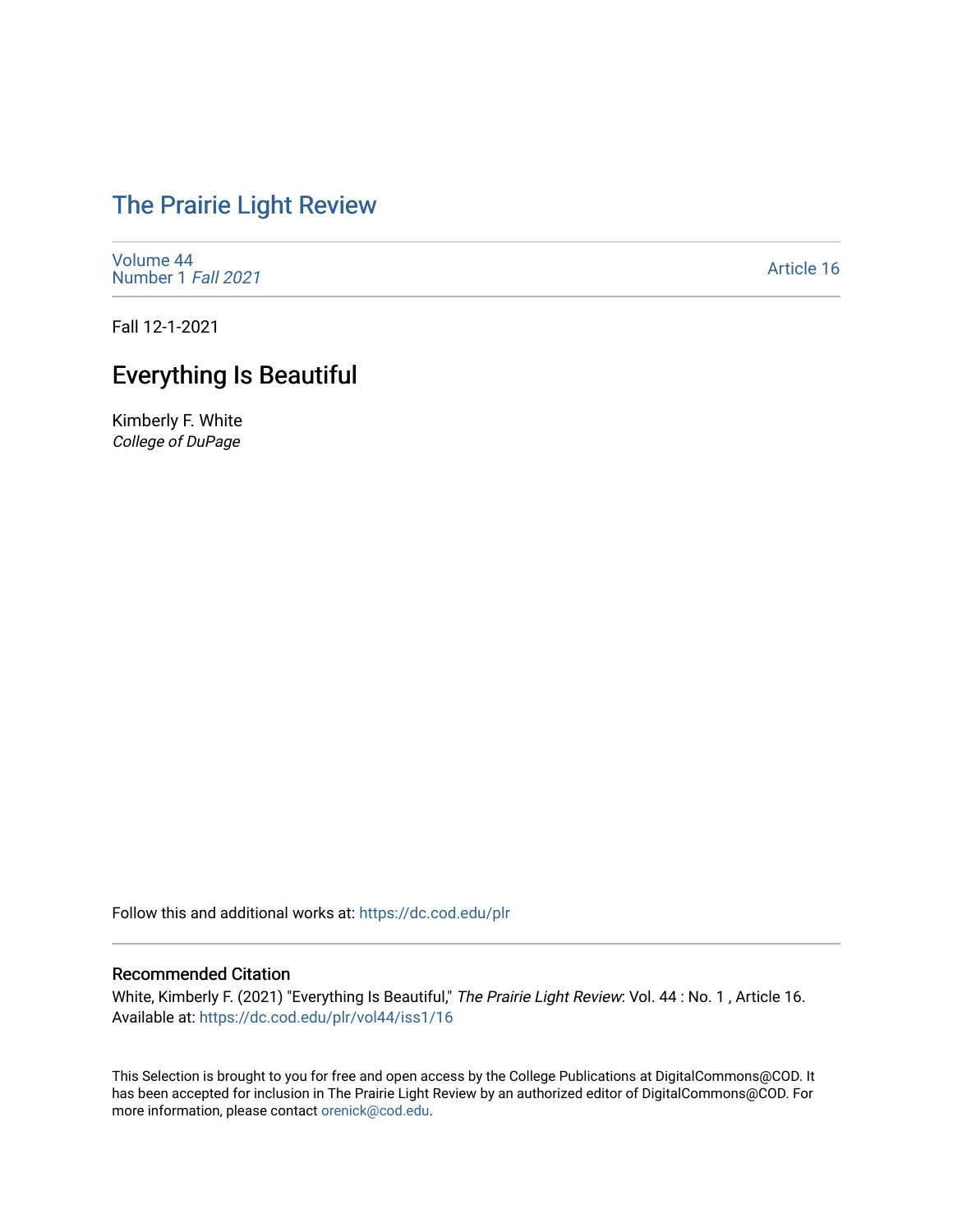### **Everything is Beautiful**

Everything is beautiful.

Bathing in a sea of stars, I float like a balloon Tethered to the earth by Just a fragile string of gravity. I reach out to eternity, Trace patterns in the sky ... Stories told across millenia. I'm traveling through time.

I close my eyes and slowly sink, The air around me, in me, through me, Is humming in crystalline harmony Two hundred voices strong. *And if you close your eyes, A river, a silent and beautiful current, Fills you from within …* And I expand, become two-hundredfold.

You kiss me for the first time. In it, I feel the first and last and every kiss between. My first imperfect love. For just one perfect moment, Nothing hurts And everything is beautiful.

I reach out to accept the humble spoon, The unassuming plastic Now a momentary chalice. Transubstantiation. I taste its precious contents, Close my eyes in sheer euphoria. One hundred years of craftsmanship; Each dances in its turn across my tongue. The sweet, the sour, oak and juniper. I gladly pay whatever price To worship at this temple once again.